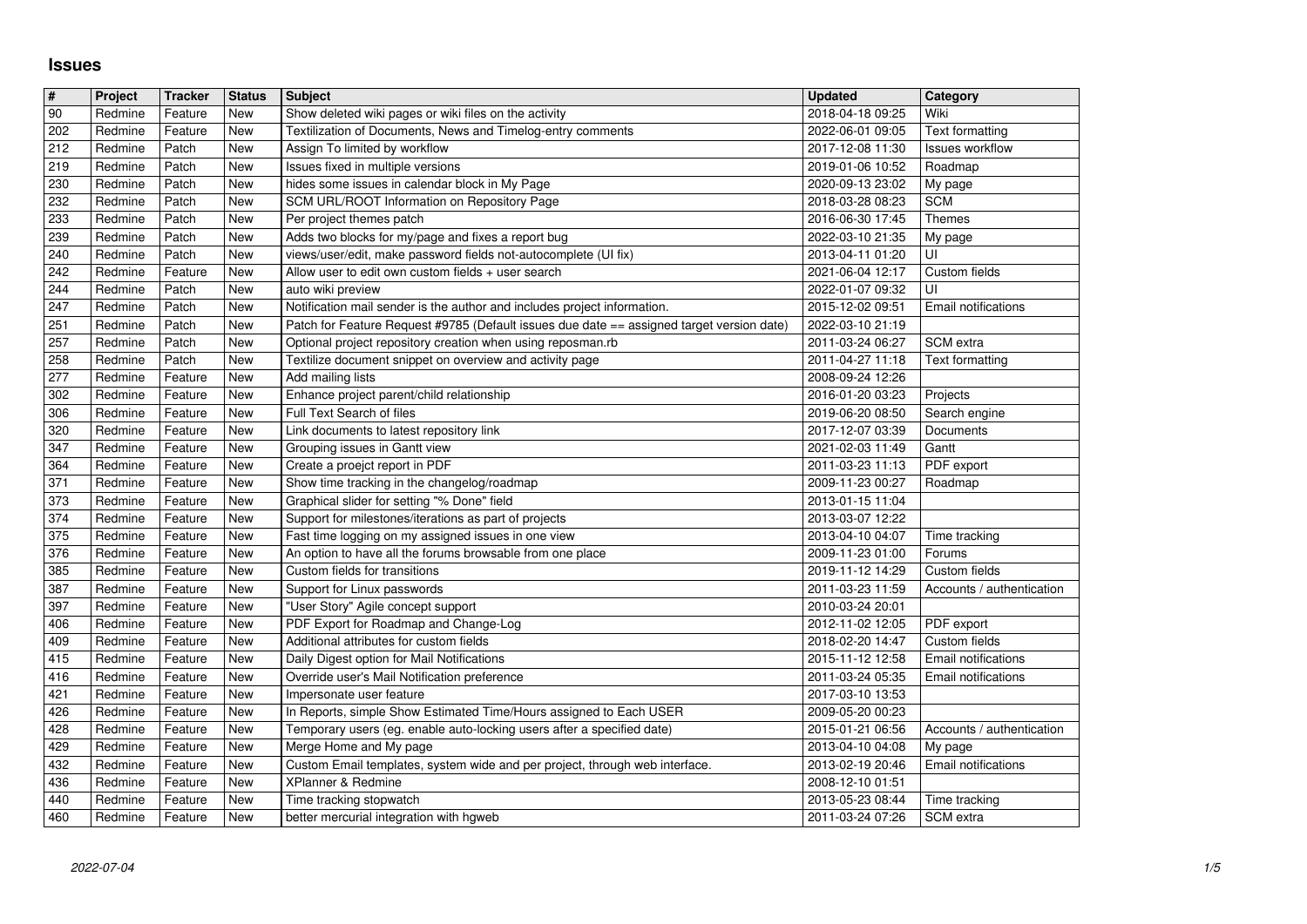| $\sqrt{t}$ | Project | <b>Tracker</b> | <b>Status</b> | <b>Subject</b>                                                                       | <b>Updated</b>   | Category               |
|------------|---------|----------------|---------------|--------------------------------------------------------------------------------------|------------------|------------------------|
| 466        | Redmine | Feature        | New           | Add Contact database for all Redime site                                             | 2012-10-30 18:10 |                        |
| 470        | Redmine | Feature        | New           | Wiki to Documentation publishing                                                     | 2010-04-28 14:00 |                        |
| 471        | Redmine | Feature        | New           | Gantt chart upload/download                                                          | 2010-10-03 15:13 | Gantt                  |
| 474        | Redmine | Feature        | New           | Status grouping                                                                      | 2013-01-12 18:04 | <b>Issues workflow</b> |
| 480        | Redmine | Feature        | New           | Wiki: Support categories tagging and autolisting                                     | 2012-12-05 03:02 | Wiki                   |
| 487        | Redmine | Feature        | New           | Add Categories to Files                                                              | 2016-10-11 10:04 | Files                  |
| 498        | Redmine | Feature        | New           | Different size limits for forums and files                                           | 2011-03-24 05:39 | Attachments            |
| 502        | Redmine | Feature        | New           | Alternate way of adding files to projects                                            | 2016-08-28 06:44 | Attachments            |
| 506        | Redmine | Feature        | New           | Add reports to top menu                                                              | 2016-09-12 20:15 |                        |
| 513        | Redmine | Feature        | New           | Different behavior for deployments or users with only one project                    | 2010-06-18 23:29 |                        |
| 521        | Redmine | Feature        | New           | Add preference to auto-reassign back to author on resolve or feedback                | 2017-09-25 06:19 | <b>Issues workflow</b> |
| 535        | Redmine | Feature        | New           | Adding a Note before sending out an Email                                            | 2019-02-10 01:38 | Email notifications    |
| 537        | Redmine | Feature        | New           | To Do Lists via Ajax                                                                 | 2013-09-13 02:58 |                        |
| 539        | Redmine | Feature        | New           | Repository browser per Project Version.                                              | 2011-01-02 11:52 | <b>SCM</b>             |
| 542        | Redmine | Feature        | New           | Redmine automated backup/restore                                                     | 2012-05-17 05:47 | Administration         |
| 547        | Redmine | Feature        | New           | Access to non existing pages directly for the wiki                                   | 2011-03-29 14:14 | Wiki                   |
| 552        | Redmine | Feature        | New           | Document categories on a per project basis and support sub categories                | 2011-10-31 11:43 | Documents              |
| 553        | Redmine | Feature        | New           | Capistrano Recipes                                                                   | 2016-09-12 20:18 |                        |
| 559        | Redmine | Feature        | New           | <b>Workflow Enhancements</b>                                                         | 2020-11-11 10:50 | <b>Issues workflow</b> |
| 561        | Redmine | Feature        | New           | Invites                                                                              | 2011-07-13 18:26 |                        |
| 566        | Redmine | Feature        | New           | A possible script or plugin to generate subversion compatible authz permission file? | 2011-03-24 07:39 | SCM extra              |
| 573        | Redmine | Feature        | New           | Spend time and Activity enhancement                                                  | 2016-05-29 14:16 | Time tracking          |
| 574        | Redmine | Feature        | New           | Add "My issues" to main menu                                                         | 2020-03-16 10:16 | UI                     |
| 592        | Redmine | Feature        | New           | User Wiki Page                                                                       | 2016-05-10 23:04 | Wiki                   |
| 640        | Redmine | Patch          | New           | When choosing assignee, automatically switch status to Assigned                      | 2013-04-30 10:48 | <b>Issues</b>          |
| 643        | Redmine | Feature        | New           | Issue description templates                                                          | 2020-06-03 10:31 | Issues                 |
| 654        | Redmine | Feature        | New           | The i18n of the help                                                                 | 2010-08-20 11:04 | Translations           |
| 656        | Redmine | Feature        | New           | Roadmap with wiki page                                                               | 2013-12-17 20:44 | Wiki                   |
| 664        | Redmine | Feature        | New           | User can choose what page he want's to be Start page                                 | 2022-03-11 03:13 | UI                     |
| 666        | Redmine | Feature        | New           | Alow for custom filters for e-mail notifications                                     | 2013-03-18 16:40 | Email notifications    |
| 668        | Redmine | Defect         | New           | Date input fields don't respect date format settings                                 | 2019-12-05 11:43 | UI                     |
| 675        | Redmine | Feature        | New           | Anti-spam or captcha for issues                                                      | 2018-08-26 10:45 | <b>Issues</b>          |
| 680        | Redmine | Feature        | New           | free text ticket filter                                                              | 2016-09-13 07:04 | Issues filter          |
| 682        | Redmine | Feature        | New           | Create a new issue based of a forum message                                          | 2011-03-24 05:43 | <b>Issues</b>          |
| 683        | Redmine | Feature        | New           | Cross project reporting                                                              | 2012-10-27 23:04 |                        |
| 684        | Redmine | Patch          | New           | Add journal count on issues list                                                     | 2020-02-20 01:12 | <b>Issues list</b>     |
| 691        | Redmine | Patch          | New           | Add column totals to Issus Summary Report                                            | 2017-03-03 18:33 | <b>Issues</b>          |
| 705        | Redmine | Feature        | New           | Wiki links on field names                                                            | 2013-03-18 21:04 | UI                     |
| 721        | Redmine | Feature        | New           | Custom navigation menu items                                                         | 2016-09-13 03:57 | Ιūι                    |
| 722        | Redmine | Feature        | New           | Increased flexibility for top (redmine home / project overview) pages                | 2016-09-12 21:05 | UI                     |
| 724        | Redmine | Feature        | New           | change "versions" to "milestones"                                                    | 2018-09-19 16:29 | Issues                 |
| 729        | Redmine | Feature        | New           | Issues: (semi-)inline issue editing                                                  | 2013-03-18 21:08 | UI                     |
| 732        | Redmine | Feature        | New           | Bulk copy & move selected issues                                                     | 2013-06-13 20:29 | <b>Issues</b>          |
|            |         |                |               |                                                                                      |                  |                        |
|            |         |                |               |                                                                                      |                  |                        |
|            |         |                |               |                                                                                      |                  |                        |
|            |         |                |               |                                                                                      |                  |                        |
|            |         |                |               |                                                                                      |                  |                        |
|            |         |                |               |                                                                                      |                  |                        |
|            |         |                |               |                                                                                      |                  |                        |
|            |         |                |               |                                                                                      |                  |                        |
|            |         |                |               |                                                                                      |                  |                        |
|            |         |                |               |                                                                                      |                  |                        |
|            |         |                |               |                                                                                      |                  |                        |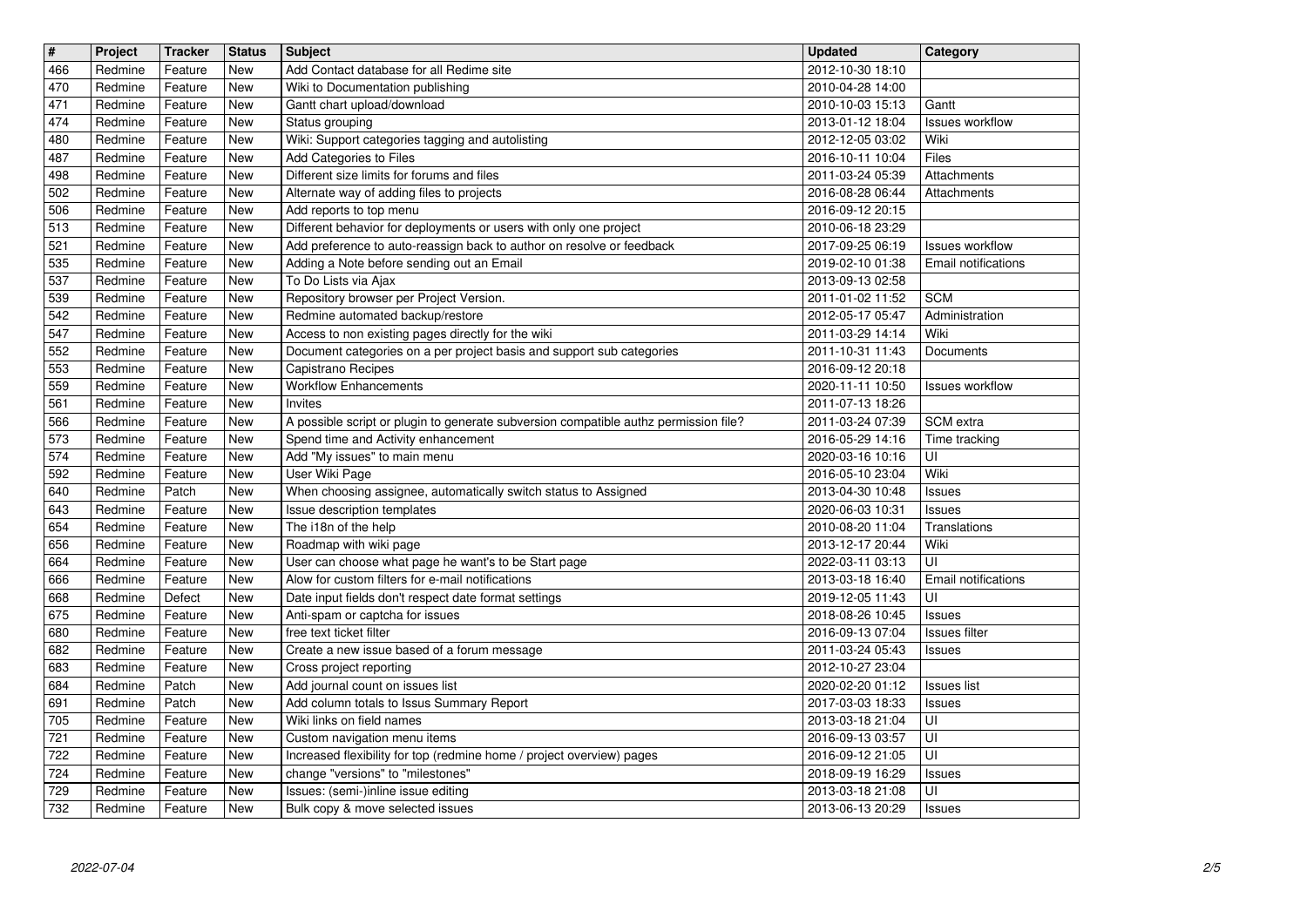| $\overline{\mathbf{H}}$ | Project            | <b>Tracker</b>     | <b>Status</b>                    | <b>Subject</b>                                                                                           | <b>Updated</b>                       | Category                            |
|-------------------------|--------------------|--------------------|----------------------------------|----------------------------------------------------------------------------------------------------------|--------------------------------------|-------------------------------------|
| 736                     | Redmine            | Feature            | New                              | documents - directories and versions                                                                     | 2012-10-22 18:15                     | Documents                           |
| 742<br>785              | Redmine<br>Redmine | Feature<br>Feature | New<br>New                       | improved admin page navigation<br>(R)Doc interface                                                       | 2012-10-27 22:59<br>2016-09-13 04:19 | UI<br>Documentation                 |
| 805                     | Redmine            | Feature            | New                              | Allow projects view to be sorted by activity                                                             | 2013-03-18 20:59                     | UI                                  |
| 806                     | Redmine            | Feature            | New                              | Have wiki links display linked page title                                                                | 2010-06-01 13:15                     | Wiki                                |
| 811                     | Redmine            | Patch              | New                              | Username validation - allow spaces                                                                       | 2015-01-08 15:28                     | Accounts / authentication           |
| 833                     | Redmine            | Feature            | New                              | Who's online                                                                                             | 2016-10-23 20:42                     | Accounts / authentication           |
| 836                     | Redmine            | Feature            | New                              | "New Issues" component for "My Page"                                                                     | 2011-03-29 14:23                     | My page                             |
| 850<br>858              | Redmine<br>Redmine | Feature<br>Feature | New<br>New                       | Per-project role permissions<br>Create Team tickets                                                      | 2017-01-14 12:21<br>2012-11-16 11:07 | Permissions and roles<br>Issues     |
| 861                     | Redmine            | Feature            | New                              | Allow administrator to hide all emails                                                                   | 2014-06-07 09:45                     | Administration                      |
| 877                     | Redmine            | Feature            | New                              | ability to vary the units used to track time                                                             | 2010-03-22 21:25                     |                                     |
| 902                     | Redmine            | Feature            | New                              | Report / Member Load Report per Project by Period                                                        | 2010-08-26 00:34                     | Projects                            |
| 908                     | Redmine            | Feature            | New                              | Add global News                                                                                          | 2011-06-30 14:43                     | News                                |
| 911<br>926              | Redmine<br>Redmine | Feature<br>Feature | New<br>New                       | Add A "Notify These Members" Option In Forum Posts<br>user picture (as in the TYPO3 version)?            | 2013-03-18 20:58<br>2011-03-29 14:34 | Forums<br>Accounts / authentication |
| 938                     | Redmine            | Feature            | New                              | Add default Activity value per user                                                                      | 2018-08-11 15:13                     | Time tracking                       |
| 940                     | Redmine            | Feature            | New                              | RADIUS authentication support                                                                            | 2015-01-12 22:35                     | Accounts / authentication           |
| 946                     | Redmine            | Feature            | New                              | Configurable Per-Project Text on New Issue Screen                                                        | 2013-04-10 15:03                     |                                     |
| 951<br>952              | Redmine<br>Redmine | Feature<br>Feature | New<br>New                       | Import Versions/Milestones from delimited file<br>Update % to be programatic not arbitrary               | 2016-09-12 20:42<br>2010-10-25 16:59 | Importers                           |
| 959                     | Redmine            | Feature            | New                              | Add navigation for the concept of going "back" from where you came                                       | 2012-10-30 21:10                     | Issues<br>UI                        |
| 964                     | Redmine            | Feature            | New                              | Global Forums-overview                                                                                   | 2012-12-21 20:26                     | Forums                              |
| 973                     | Redmine            | Feature            | New                              | Assign different status sets and workflows for separate projects                                         | 2021-06-10 09:49                     | <b>Issues workflow</b>              |
| 978                     | Redmine            | Feature            | New                              | Different trackers on different projects?                                                                | 2013-03-26 16:00                     |                                     |
| 980<br>982              | Redmine<br>Redmine | Defect<br>Feature  | New<br>New                       | "For all projects" custom queries<br>option to set secure flag on session and autologin cookie           | 2020-12-10 14:01<br>2011-03-29 14:12 | Issues<br>Accounts / authentication |
| 987                     | Redmine            | Patch              | New                              | Create relation for new issue                                                                            | 2022-01-19 08:29                     | UI                                  |
| 989                     | Redmine            | Patch              | New                              | Migration task from Bugzilla                                                                             | 2012-01-09 13:43                     | Importers                           |
| 991                     | Redmine            | Feature            | New                              | Document versioning                                                                                      | 2014-06-22 02:09                     | Documents                           |
| 1008                    | Redmine            | Patch              | New                              | redmine:migrate_from_trac doesn't work when multibyte characters are used in trac.                       | 2008-04-07 08:54                     | Importers                           |
| 1011<br>1020            | Redmine<br>Redmine | Feature<br>Feature | New<br>New                       | Add voting to tickets<br>Limit the search to a subset of projects                                        | 2019-05-05 07:03<br>2016-09-12 20:46 | Issues<br>Search engine             |
| 1021                    | Redmine            | Patch              | New                              | Patch for #1013 (uniqueness-validation of custom query name within user-scope)                           | 2011-03-11 14:15                     | Issues                              |
| 1024                    | Redmine            | Feature            | New                              | Remove unneeded .js files to speed page load                                                             | 2012-10-30 21:32                     |                                     |
| 1036                    | Redmine            | Feature            | New                              | Commit validation checking on comments                                                                   | 2012-05-03 08:02                     | <b>SCM</b>                          |
| 1037                    | Redmine            | Feature            | New                              | <div> boxes for all UI elements</div>                                                                    | 2016-09-18 16:18                     | UI                                  |
| 1043<br>1059            | Redmine<br>Redmine | Feature<br>Patch   | New<br>$\overline{\mathsf{New}}$ | "My Calendar" page to show assigned items (patch incl)<br>Fully integrates svn/dav apache authentication | 2015-09-01 06:34<br>2011-03-24 07:28 | UI<br>SCM extra                     |
| 1061                    | Redmine            | Feature            | New                              | Subversion per-directory access rights management from RedMine?                                          | 2012-06-27 15:23                     | SCM extra                           |
| 1063                    | Redmine            | Feature            | New                              | repository auto-update should be called on opening activity                                              | 2013-03-18 17:28                     | <b>SCM</b>                          |
| 1069                    | Redmine            | Feature            | New                              | "Help" link should launch new page.                                                                      | 2008-04-25 00:09                     | UI                                  |
| 1075                    | Redmine            | Feature            | New                              | Wiki shared across sub-projects                                                                          | 2011-03-15 22:53                     | Wiki                                |
|                         |                    |                    |                                  |                                                                                                          |                                      |                                     |
|                         |                    |                    |                                  |                                                                                                          |                                      |                                     |
|                         |                    |                    |                                  |                                                                                                          |                                      |                                     |
|                         |                    |                    |                                  |                                                                                                          |                                      |                                     |
|                         |                    |                    |                                  |                                                                                                          |                                      |                                     |
|                         |                    |                    |                                  |                                                                                                          |                                      |                                     |
|                         |                    |                    |                                  |                                                                                                          |                                      |                                     |
|                         |                    |                    |                                  |                                                                                                          |                                      |                                     |
|                         |                    |                    |                                  |                                                                                                          |                                      |                                     |
|                         |                    |                    |                                  |                                                                                                          |                                      |                                     |
|                         |                    |                    |                                  |                                                                                                          |                                      |                                     |
|                         |                    |                    |                                  |                                                                                                          |                                      |                                     |
|                         |                    |                    |                                  |                                                                                                          |                                      |                                     |
|                         |                    |                    |                                  |                                                                                                          |                                      |                                     |
|                         |                    |                    |                                  |                                                                                                          |                                      |                                     |
|                         |                    |                    |                                  |                                                                                                          |                                      |                                     |
|                         |                    |                    |                                  |                                                                                                          |                                      |                                     |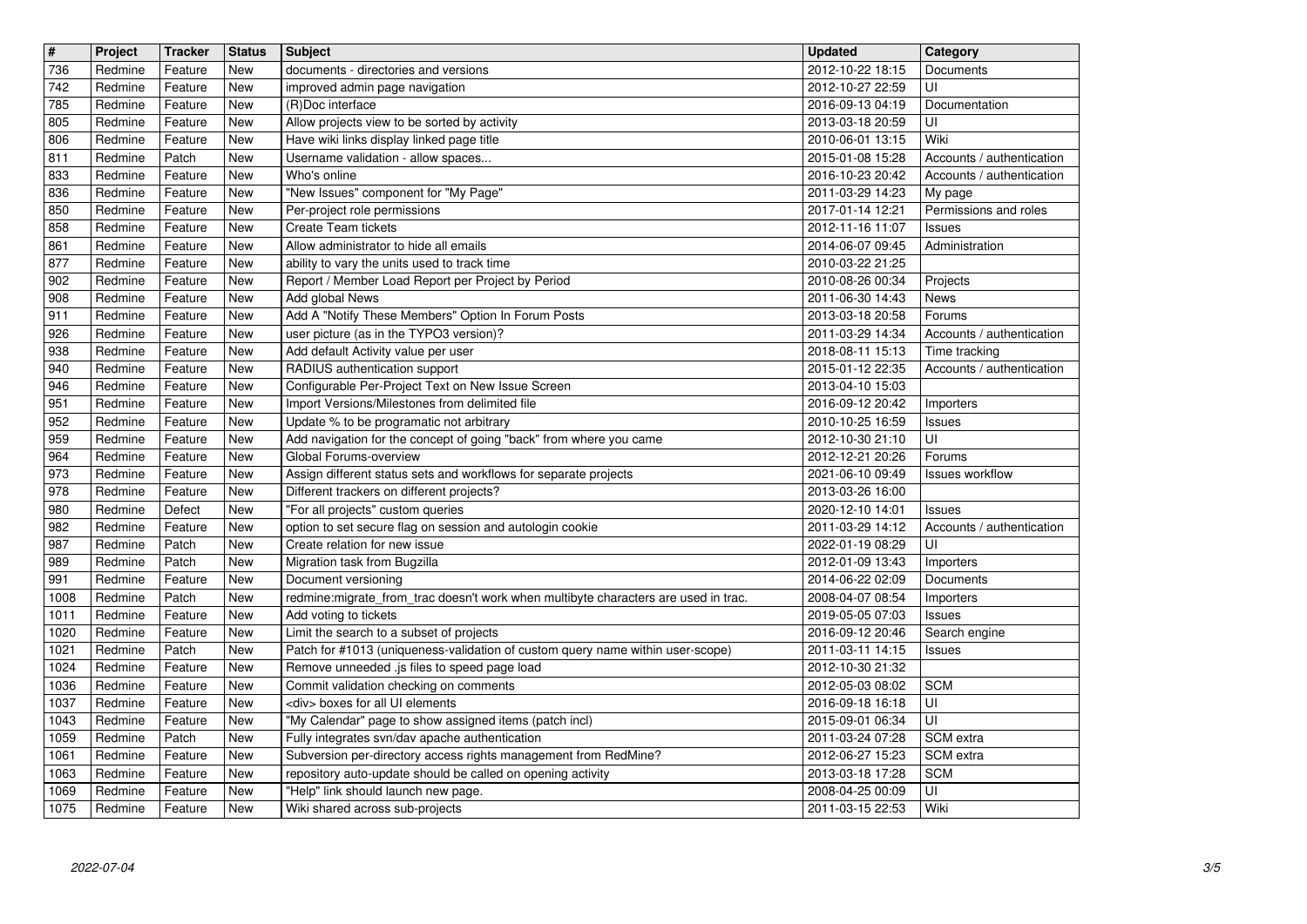| $\overline{\mathbf{H}}$ | Project            | <b>Tracker</b>     | <b>Status</b> | <b>Subject</b>                                                                                                          | Updated                              | Category                                           |
|-------------------------|--------------------|--------------------|---------------|-------------------------------------------------------------------------------------------------------------------------|--------------------------------------|----------------------------------------------------|
| 1077<br>1086            | Redmine<br>Redmine | Feature<br>Feature | New<br>New    | ICS view of Calendar<br>Fine grained permissions                                                                        | 2018-11-16 21:01<br>2022-06-01 08:56 | Feeds<br>Permissions and roles                     |
| 1087                    | Redmine            | Feature            | New           | Commenting system on wiki                                                                                               | 2012-05-03 08:08                     | Wiki                                               |
| 1100<br>1106            | Redmine<br>Redmine | Feature<br>Feature | New<br>New    | Custom Fields should have a Flag "Show in compressed Issueheader"<br>Embedded repository images in the wiki             | 2011-03-29 14:25<br>2017-10-19 01:01 | Custom fields<br>Wiki                              |
| 1113                    | Redmine            | Feature            | New           | Link LDAP groups with user accounts                                                                                     | 2017-03-21 22:09                     | Accounts / authentication                          |
| 1120<br>1130            | Redmine<br>Redmine | Feature<br>Feature | New<br>New    | Add wiki format to link to a project module<br>Work Breakdown Structure / EVM                                           | 2016-09-13 07:09<br>2010-12-05 00:25 | Text formatting<br>Projects                        |
| 1133                    | Redmine            | Feature            | New           | Email to individuals not registered in Redmine                                                                          | 2010-09-03 19:51                     | Issues                                             |
| 1137<br>1140            | Redmine<br>Redmine | Feature<br>Feature | New<br>New    | Project version<br>Filtering using more than one instance of each field                                                 | 2012-10-27 23:09<br>2017-11-05 07:50 | Issues filter                                      |
| 1142                    | Redmine            | Feature            | New           | CC list for issues                                                                                                      | 2016-02-07 06:02                     | Email notifications                                |
| 1151                    | Redmine            | Feature            | New           | Open Links in New-Window<br>Polls                                                                                       | 2017-06-14 15:49                     | UI                                                 |
| 1158<br>1166            | Redmine<br>Redmine | Feature<br>Feature | New<br>New    | broadcast                                                                                                               | 2017-02-04 06:40<br>2013-03-18 05:56 |                                                    |
| 1171                    | Redmine            | Feature            | New           | Add workflow for custom fields                                                                                          | 2014-02-12 14:39                     | Custom fields                                      |
| 1176<br>1183            | Redmine<br>Redmine | Feature<br>Feature | New<br>New    | <b>Recurring Tasks</b><br>add new tickets in the name of                                                                | 2017-11-21 16:41<br>2015-05-13 21:11 | Issues<br>Issues                                   |
| 1187                    | Redmine            | Feature            | New           | Relate a Wiki page to a project module.                                                                                 | 2012-01-05 17:50                     | Wiki                                               |
| 1193<br>1195            | Redmine<br>Redmine | Feature<br>Feature | New<br>New    | Staff-only notes with Role-base access control<br>Membership logging                                                    | 2019-05-16 12:52<br>2016-09-13 16:17 | Permissions and roles<br>Accounts / authentication |
| 1196                    | Redmine            | Feature            | New           | Add versioning for Files and Documents                                                                                  | 2010-10-12 13:36                     | Projects                                           |
| 1208<br>1213            | Redmine<br>Redmine | Feature<br>Feature | New<br>New    | Restructured text support for the wiki<br>Allow Slashes in wiki URLs                                                    | 2013-12-19 04:10<br>2021-11-24 14:09 | Wiki<br>Wiki                                       |
| 1219                    | Redmine            | Feature            | New           | Add an option to make RedCloth not use hard_breaks                                                                      | 2008-07-03 11:50                     | Wiki                                               |
| 1224<br>1226            | Redmine<br>Redmine | Feature<br>Feature | New<br>New    | Import wiki pages from MediaWiki<br>query results on wiki pages                                                         | 2016-09-19 17:37<br>2015-02-12 21:16 | Importers<br>Wiki                                  |
| 1232                    | Redmine            | Feature            | New           | Referencing and fixing issues in commit messages                                                                        | 2013-10-05 12:34                     | <b>SCM</b>                                         |
| 1233<br>1244            | Redmine<br>Redmine | Feature<br>Feature | New<br>New    | change default homepage to My page<br>Version dependency                                                                | 2022-06-16 07:29<br>2013-03-18 12:31 | $\overline{U}$<br><b>Issues</b>                    |
| 1246                    | Redmine            | Feature            | New           | Overview page of all projects in Redmine for every user                                                                 | 2016-09-12 20:55                     | Projects                                           |
| 1255                    | Redmine            | Feature            | New           | Add "Send a Reminder" Feature to issues                                                                                 | 2013-03-18 05:37                     | Issues                                             |
| 1263<br>1265            | Redmine<br>Redmine | Feature<br>Feature | New<br>New    | Dokuwiki importer.<br>Add ability to delete Versions                                                                    | 2012-10-29 14:45<br>2019-03-24 03:30 | Importers<br><b>Issues</b>                         |
| 1266                    | Redmine            | Feature            | New           | Feature: Allow setting multiple target-milestones                                                                       | 2021-06-18 13:38                     | Roadmap                                            |
| 1274<br>1278            | Redmine<br>Redmine | Feature<br>Feature | New<br>New    | Add option to make auto-fetch changesets fetch when activity/issues are viewed<br>Creating global (default) categories. | 2008-05-21 21:24<br>2018-10-04 17:42 | <b>SCM</b><br>Issues                               |
| 1306                    | Redmine            | Feature            | New           | resolution fixed and % done out of sync                                                                                 | 2013-10-10 08:21                     | <b>Issues</b>                                      |
| 1308<br>1309            | Redmine<br>Redmine | Feature<br>Feature | New<br>New    | use ajax suggestion pattern to fill out single potentially big fields, like "assigned to", "author"<br>svnauthz editing | 2008-06-20 17:12<br>2011-03-24 06:19 | $\overline{U}$<br>SCM extra                        |
| 1311                    | Redmine            | Feature            | New           | Subversion: Show revision histories for branches                                                                        | 2011-03-23 05:34                     | <b>SCM</b>                                         |
| 1317<br>1324            | Redmine<br>Redmine | Defect<br>Feature  | New<br>New    | Mantis migration - encoding mismatches<br>User Names Should provide for middle name or intial                           | 2008-06-02 16:11<br>2008-11-11 10:36 | Importers<br>Administration                        |
|                         |                    |                    |               |                                                                                                                         |                                      |                                                    |
|                         |                    |                    |               |                                                                                                                         |                                      |                                                    |
|                         |                    |                    |               |                                                                                                                         |                                      |                                                    |
|                         |                    |                    |               |                                                                                                                         |                                      |                                                    |
|                         |                    |                    |               |                                                                                                                         |                                      |                                                    |
|                         |                    |                    |               |                                                                                                                         |                                      |                                                    |
|                         |                    |                    |               |                                                                                                                         |                                      |                                                    |
|                         |                    |                    |               |                                                                                                                         |                                      |                                                    |
|                         |                    |                    |               |                                                                                                                         |                                      |                                                    |
|                         |                    |                    |               |                                                                                                                         |                                      |                                                    |
|                         |                    |                    |               |                                                                                                                         |                                      |                                                    |
|                         |                    |                    |               |                                                                                                                         |                                      |                                                    |
|                         |                    |                    |               |                                                                                                                         |                                      |                                                    |
|                         |                    |                    |               |                                                                                                                         |                                      |                                                    |
|                         |                    |                    |               |                                                                                                                         |                                      |                                                    |
|                         |                    |                    |               |                                                                                                                         |                                      |                                                    |
|                         |                    |                    |               |                                                                                                                         |                                      |                                                    |
|                         |                    |                    |               |                                                                                                                         |                                      |                                                    |
|                         |                    |                    |               |                                                                                                                         |                                      |                                                    |
|                         |                    |                    |               |                                                                                                                         |                                      |                                                    |
|                         |                    |                    |               |                                                                                                                         |                                      |                                                    |
|                         |                    |                    |               |                                                                                                                         |                                      |                                                    |
|                         |                    |                    |               |                                                                                                                         |                                      |                                                    |
|                         |                    |                    |               |                                                                                                                         |                                      |                                                    |
|                         |                    |                    |               |                                                                                                                         |                                      |                                                    |
|                         |                    |                    |               |                                                                                                                         |                                      |                                                    |
|                         |                    |                    |               |                                                                                                                         |                                      |                                                    |
|                         |                    |                    |               |                                                                                                                         |                                      |                                                    |
|                         |                    |                    |               |                                                                                                                         |                                      |                                                    |
|                         |                    |                    |               |                                                                                                                         |                                      |                                                    |
|                         |                    |                    |               |                                                                                                                         |                                      |                                                    |
|                         |                    |                    |               |                                                                                                                         |                                      |                                                    |
|                         |                    |                    |               |                                                                                                                         |                                      |                                                    |
|                         |                    |                    |               |                                                                                                                         |                                      |                                                    |
|                         |                    |                    |               |                                                                                                                         |                                      |                                                    |